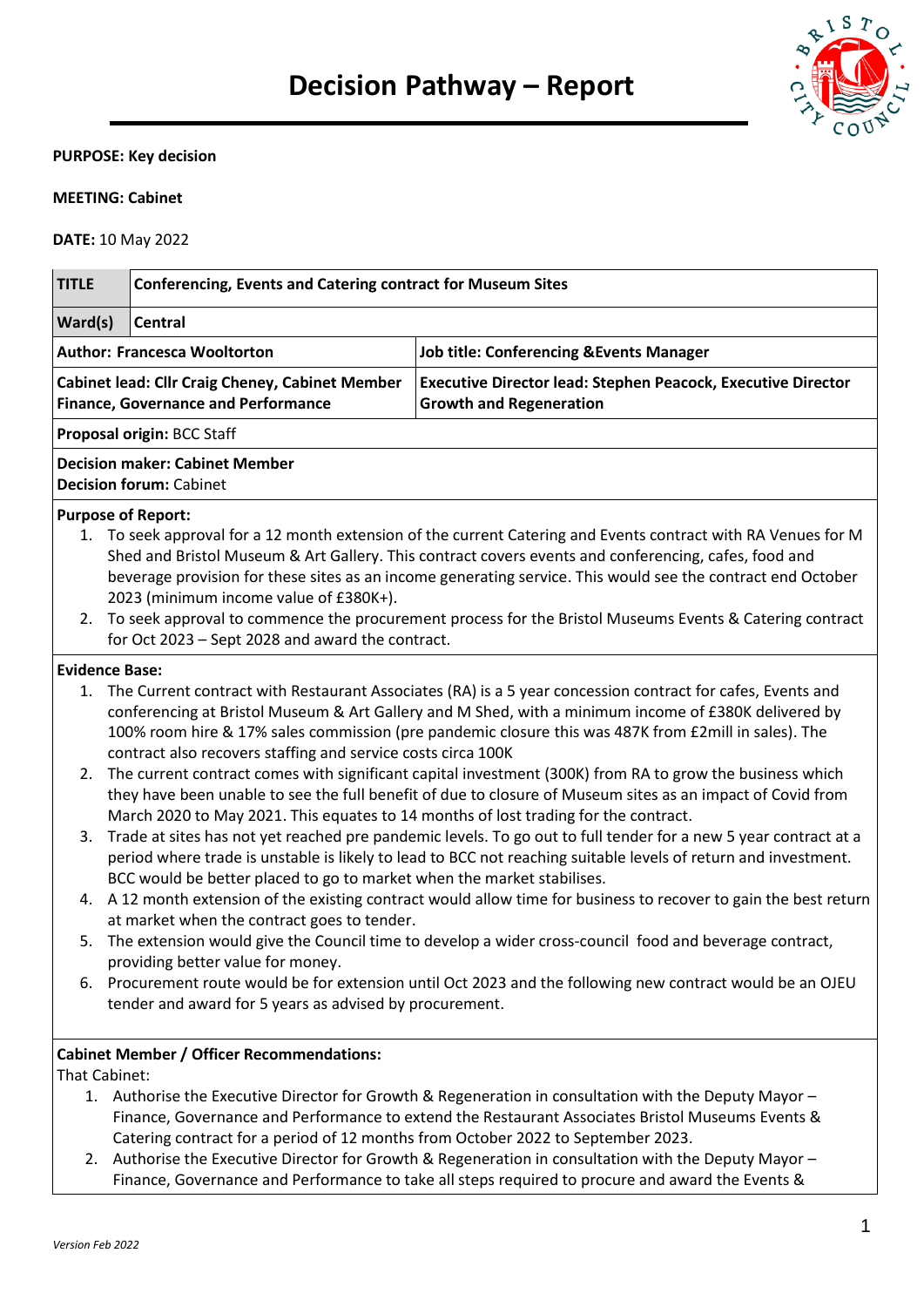Conferencing Contract for October 2023 – September 2028 with a value of circa £3m (including any individual contracts over £500k) in-line with the procurement routes outlined in this report and the associated legal commentary.

### **Corporate Strategy alignment:**

Links to Council building blocks:

- Development and delivery by working in partnership to deliver quality services
- Environmental sustainability by using the procurement process to maximise our positive environmental impacts and mitigate negative ones
- Equality and inclusion by ensuring our offer meets the needs of Bristol's diverse communities
- World Class Employment by ensuring our partner offers the highest levels and standards of employment providing Real Living Wage as standard and ensure the workforce reflects the population

Links to Council themes:

- Effective Development Organisation:
	- One Council -making it easier to get things done as 'One Council'
	- Good governance make sure we are financially competent and resilient, offering good value for money
	- Economy and Skills This contract is a key strand of C&CI's income generation and provides economic growth from within the service that is inclusive and resilient

### **City Benefits:**

- 1. Provides competitively priced central locations for citizens and business to host meetings, conferences and events with food & beverage options
- 2. Part of our core Bristol Museums offer via good quality café offering Will ensure all food & beverage contracts align to the public health, social value commitments and policy and sit alongside other food procurement exercises.
- 3. Contract requirements will include sustainable development goals for environmental impact in line with the one city climate strategy
- 4. Ensures delivery of world class employment by working with the contract owner to drive for workforces that reflect the population, deliver workplaces that are healthy and inclusive and offer more opportunities and jobs with real living wage.
- 5. Maintains business continuity at Museum Venues during a year of significant change including budget reductions and restructure of teams enabling a seamless continuation of service.
- 6. The ability to maintain business operations enables C&CI to meet financial targets.
- 7. Enables sufficient time for Culture with support from procurement colleagues, to re-tender the contract in 2023.

### **Consultation Details:**

- 1. Engagement and advice from BCC procurement and legal colleagues
- 2. C&CI SLT sign off Jon Finch approval to progress to DMT
- 3. DMT sign off –approval to progress
- 4. EDM sign off approval to progress

### **Background Documents:**

Previous Cabinet approval for catering and concessions contracts within council buildings

<https://democracy.bristol.gov.uk/ieDecisionDetails.aspx?ID=526>

Good food and catering procurement

<https://bristolintranet.moderngov.co.uk/ieDecisionDetails.aspx?ID=313>

<https://bristolintranet.moderngov.co.uk/ieListDocuments.aspx?CId=135&MID=2563>

| <b>Revenue Cost</b>    | council per annum   | E-380,00 Income to Source of Revenue Funding | Income Funded                                  |
|------------------------|---------------------|----------------------------------------------|------------------------------------------------|
| <b>Capital Cost</b>    | E N/A               | <b>Source of Capital Funding</b>             | Third party capital through contract agreement |
| One off cost $\square$ | Ongoing cost $\Box$ | Saving Proposal $\square$                    | Income generation proposal $\boxtimes$         |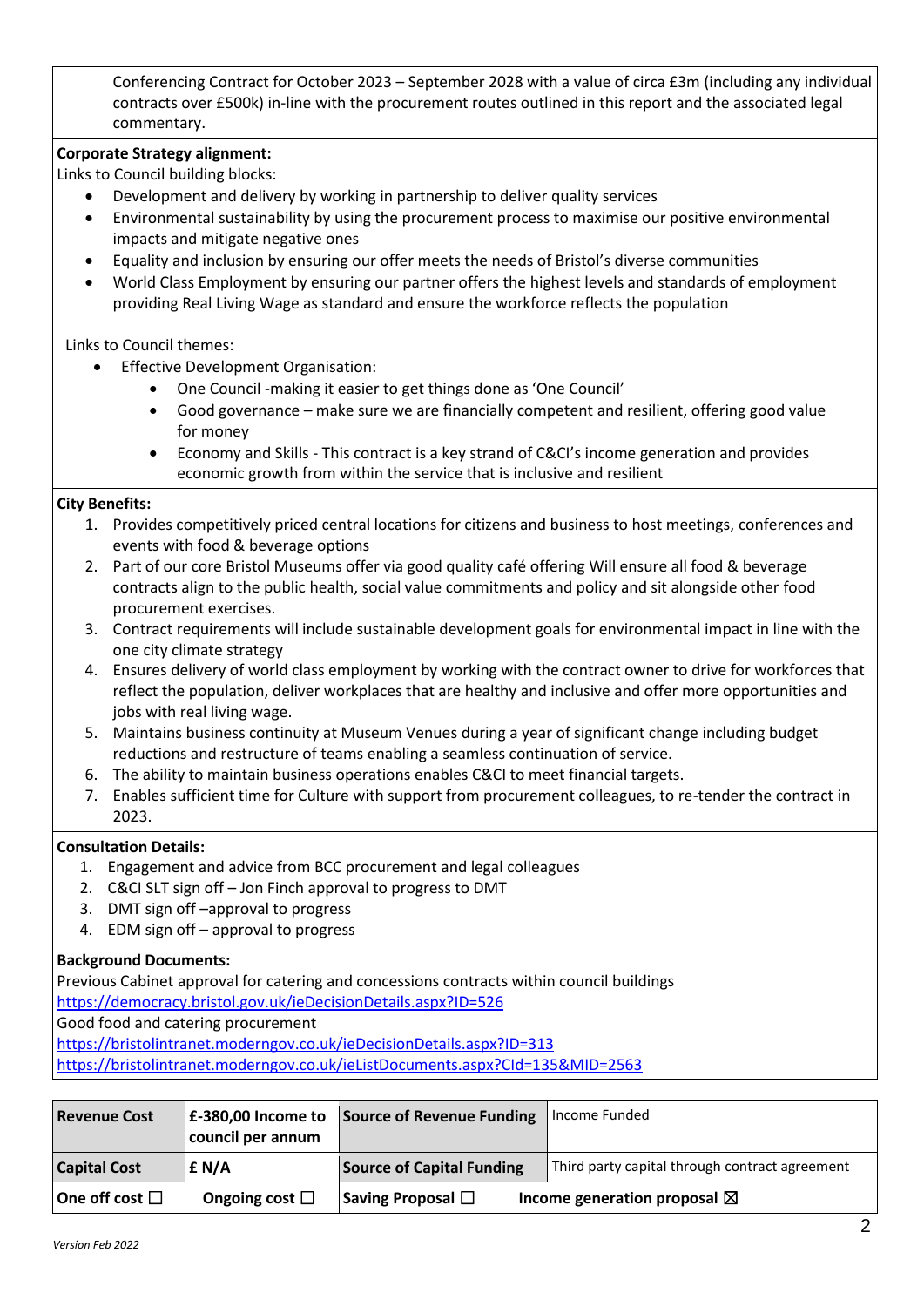# **Required information to be completed by Financial/Legal/ICT/ HR partners:**

- 1. **Finance Advice:** This report seeks approval to extend the Restaurant Associates Bristol Museums Events & Catering contract for a period of 12 months between October 2022 and September 2023. Cabinet approval is required for this extension as this extension will take the total value of this contract from the £1.9m previously approved to a new value of £2.28m. This is based on a minimum guaranteed income of £0.380m per year.
- 2. This proposed additional 1 year extension will be on the same basis as the existing 5-year contract and therefore will provide a minimum income of £0.380m per year over the 12 months of the new contract period.
- 3. The total income received under the contract is dependent on sales so the actual amount received will vary in line with trading fortunes. The contract also provides for staff time to be recharged over and above the minimum income levels plus a standard charge of £0.055m per year is levied for utilities/services.
- 4. The income received for the current financial year is forecast to be £0.309m. This has been affected by the disruption to trade caused by the pandemic. The expectation is that trade and income will return to normal levels in the new financial year and contract period.
- 5. The report also seeks approval to commence the retendering of this contract and award the Events & Conferencing Contract for October 2023 – September 2028.

It is estimated that with improved trading conditions, this could increase the guaranteed income to the council to approximately £0.600m per year and circa £3m over the total contract period.

**Finance Business Partner:** Kayode Olagundoye, Finance Business Partner, 4 March 2022

**2. Legal Advice:** The procurement process must be conducted in line with the 2015 Procurement Regulations and the Councils own procurement rules. Legal services will advise and assist officers with regard to the conduct of the procurement process and the resulting contractual arrangements.

**Legal Team Leader:** Husinara Jones, Team Leader/Solicitor 1 March 2022

**3. Implications on IT:.**No implications on IT in regards to this activity

**IT Team Leader:** Gavin Arbuckle – Head of Service Improvement and Performance 4 March 2022

**4. HR Advice:** There are no HR implications associated with the extension of the external catering provision'

**HR Partner:** Celia Williams, HR Business Partner 21 March 2022

| <b>EDM Sign-off</b>                | John Smith, Director Economy of Place      | 9 March 2022  |
|------------------------------------|--------------------------------------------|---------------|
| <b>Cabinet Member sign-off</b>     | Councillor Cheney, Cabinet Member Finance, | 21 March 2022 |
|                                    | Governance and Performance                 |               |
| <b>For Key Decisions - Mayor's</b> | Mayor's Office                             | 28 March 2022 |
| <b>Office sign-off</b>             |                                            |               |

| Appendix $A$ – Further essential background / detail on the proposal     | <b>NO</b>  |
|--------------------------------------------------------------------------|------------|
| Appendix B – Details of consultation carried out - internal and external | <b>NO</b>  |
| Appendix C - Summary of any engagement with scrutiny                     | <b>NO</b>  |
| Appendix D - Risk assessment                                             | <b>YES</b> |
| Appendix $E -$ Equalities screening / impact assessment of proposal      | <b>YES</b> |
| Appendix F – Eco-impact screening/impact assessment of                   | <b>YES</b> |